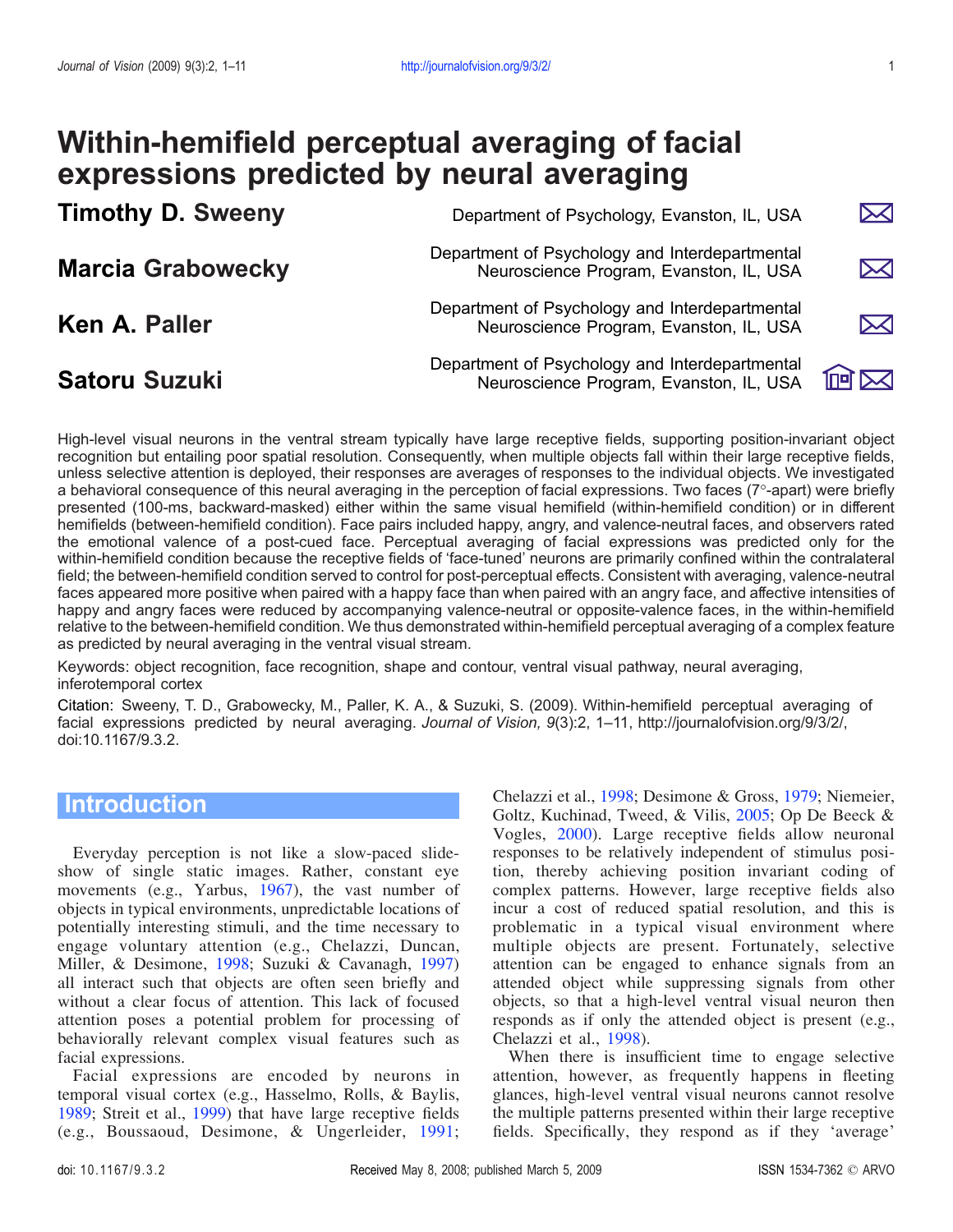across those patterns (e.g., Kastner, De Weerd, Pinsk, Elizondo, Desimone, & Ungerleider, [2001;](#page-9-0) Miller, Gochin, & Gross, [1993](#page-9-0); Rolls & Tovee, [1995](#page-9-0); Sato, [1989](#page-9-0); Zoccolan, Cox, & DiCarlo, [2005](#page-10-0)). For example, suppose a high-level ventral neuron (e.g., one tuned to angry facial expressions) responds to its preferred pattern (e.g., an angry face) at 20 spikes/sec and to a non-preferred pattern (e.g., a valence-neutral face) at 8 spikes/sec, when each pattern is presented alone. This neuron would respond at about 14 spikes/sec (an average of 20 spikes/sec and 8 spikes/sec) when both patterns are simultaneously presented within its receptive field. We investigated whether this neural averaging prevalent in high-level ventral visual processing results in perceptual averaging of complex visual features. We examined perception of facial expressions because they are both behaviorally important and are known to be encoded by high-level ventral visual neurons in temporal cortex (e.g., Hasselmo et al., [1989;](#page-9-0) Streit et al., [1999\)](#page-10-0).

We took advantage of the fact that high-level ventral visual neurons that respond to complex patterns, including those that respond to faces, have large receptive fields often encompassing substantial regions of the contralateral visual field (e.g., Boussaoud et al., [1991](#page-9-0); Chelazzi et al., [1998;](#page-9-0) Desimone & Gross, [1979;](#page-9-0) Niemeier et al., [2005](#page-9-0); Op De Beeck & Vogels, [2000\)](#page-9-0). Thus, when a pair of faces is presented within the left or right visual hemifield—the within-hemifield condition-both faces should fall within the same receptive fields of many high-level ventral visual neurons.

Furthermore, although some inferotemporal neurons have receptive fields that extend into the ipsilateral visual field, receptive fields of many inferotemporal neurons are confined within the contralateral visual field (e.g., Boussaoud et al., [1991;](#page-9-0) Desimone & Gross, [1979](#page-9-0); DiCarlo & Maunsell, [2003;](#page-9-0) Kastner et al., [2001\)](#page-9-0). In particular, when one stimulus is presented in the contralateral field and the other in the ipsilateral field, responses of inferotemporal neurons are nearly completely dominated by the contralateral stimulus, regardless of selective attention (e.g., Chelazzi et al., [1998](#page-9-0)). Thus, when a pair of faces is presented on opposite sides of the vertical meridian—the between-hemifield condition—each stimulus should drive a different set of neurons in the contralateral cerebral hemisphere.

This between-hemifield condition served to control for post-perceptual effects concerning arousal, emotional biasing, and/or semantic interactions, which should be similar for the within-hemifield and between-hemifield conditions. Only in the within-hemifield condition, in which two faces fell within the same receptive fields of many high-level ventral visual neurons, was perceptual averaging predicted. We thus compared the within- and between-hemifield conditions to evaluate perceptual averaging.

<span id="page-1-0"></span>Each experimental trial [\(Figure 1A](#page-1-0)) included a pair of simultaneously presented faces. In most experiments ([Experiments 1](#page-2-0), [2](#page-4-0), and [4](#page-6-0)), one face always had a clear valence of expression, positive (happy) or negative (angry), and the other had a valence-neutral (surprise) expression ([Figure 1B\)](#page-1-0). These pairings allowed us to examine the complementary manifestations of perceptual averaging predicted by neural averaging.

Suppose that perception of positive (or negative) valence is mediated by responses of positive-expressiontuned (or negative-expression-tuned) neurons that respond strongly to happy (or angry) faces and weakly to valenceneutral faces. When a happy (or angry) face and a valence-neutral face are simultaneously presented within these neurons' receptive fields, they would respond at an intermediate level, making both faces appear somewhat happy (or angry). Consequently, a valence-neutral face should appear to take on the valence of the paired happy



Figure 1. (A) A typical trial sequence. Each trial in [Experiments 1,](#page-2-0) [2,](#page-4-0) and [4](#page-6-0) contained two faces, one expressing either happiness (positive valence) or anger (negative valence), and the other expressing surprise (neutral valence). Each trial in [Experiment 3](#page-4-0) contained one happy face and one angry face. In the withinhemifield condition, faces were presented either within the left or right visual hemifield. In the between-hemifield condition, faces were presented in opposite visual hemifields either above or below fixation. The within- and between-hemifield conditions were blocked in [Experiments 1](#page-2-0)–[3](#page-4-0) and were randomly intermixed in [Experiment 4](#page-6-0). The post-face cue, a central arrow, indicated which face the observer should rate for its emotional valence. (B) Examples of faces with valence-neutral (surprise), happy, and angry expressions, and a noise box that served as a backward mask.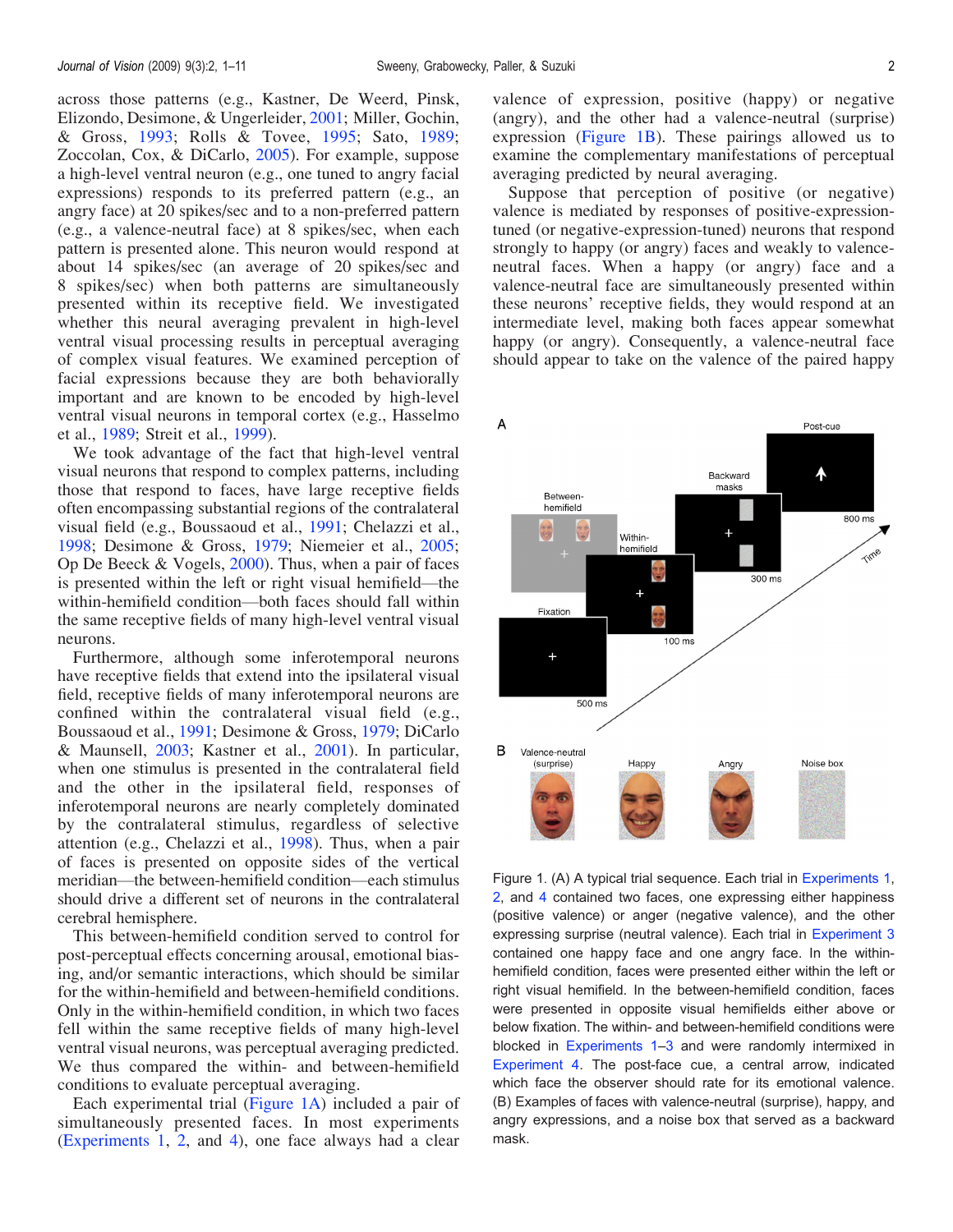(or angry) face—*perceptual spreading*, and at the same time, the affective intensity of the happy (or angry) face should appear to be reduced—perceptual reduction. Both the spreading and reduction aspects of perceptual averaging should occur in the within-hemifield condition (where the face pairs are expected to mostly activate single neural receptive fields) compared to the between-hemifield condition (where individual faces are expected to mostly activate separate neural receptive fields). The perceptualspreading effect predicted by neural averaging was examined in [Experiments 1](#page-2-0) and [4](#page-6-0) by post-cueing observers to report the perceived valence of valenceneutral (surprise) faces paired with happy or angry faces. The perceptual-reduction effect predicted by neural averaging was examined in [Experiment 2](#page-4-0) by post-cueing observers to report the perceived valence of the happy or angry faces paired with valence-neutral (surprise) faces. To show that perceptual averaging does not depend on the use of valence-neutral faces and also to control for a potential attention strategy, we paired happy faces with angry faces in [Experiment 3](#page-4-0) (and predicted reduced affective intensity for both expressions in the withinhemifield condition). Influences of potentially confounding factors of distribution of spatial attention and stimulus configuration were ruled out in [Experiment 4](#page-6-0).

## Experiment 1: Within-hemifield perceptual spreading predicted by neural averaging

Within-receptive-field neural averaging in high-level ventral visual areas predicts that a valence-neutral surprise face should take on the emotional valence of an accompanying happy or angry face, but only when the faces are presented within the same visual hemifield.

#### Methods

#### **Observers**

Twenty-four undergraduate students at Northwestern University participated for course credit. Each observer had normal or corrected-to-normal visual acuity, gave informed consent, and was tested individually in a dimly lit room.

#### Stimuli

<span id="page-2-0"></span>We selected three categories of faces from the Karolinska Directed Emotion Face Set (Lundqvist, Flykt, & Öhman,  $1998$ ) according to their emotional expressions: 14 happy, 14 angry, and 28 valence-neutral (surprise) faces. We used surprise faces as valence-neutral faces because of their bistability in perceived valence. For

example, a surprise face can appear joyful (e.g., in reaction to a surprise party) or distressed (e.g., in reaction to bad news). This bistable ambiguity makes surprise faces a sensitive instrument to measure contextual effects that induce positive or negative facial expressions (Kim, Somerville, Johnstone, Polis, Alexander, Shin, & Whalen, [2004\)](#page-9-0).

Stimuli were color photographs of faces of different individuals (half female, half male). Each face was cropped using an elliptical mask to exclude hair (which distracts attention from the emotionally relevant features of the face, Tyler & Chen, [2006](#page-10-0)). The faces were then scaled to be the same size. Each face subtended  $2.75^{\circ}$ (width) by  $3.95^{\circ}$  (height) of visual angle and was embedded in a box of colored Gaussian noise slightly larger than the face, subtending  $2.98^{\circ}$  (width) by  $4.24^{\circ}$ (height) of visual angle. The noise boxes also served as backward masks ([Figure 1A](#page-1-0)).

In a pilot experiment, we verified the perceived emotional valence of the three expression categories. Each face was presented for 800 ms at the center of the display monitor with an inter-stimulus interval of 1600–2400 ms and with no mask. Eleven observers rated the faces using a 4-point scale from 1 (most negative) to 4 (most positive). The mean ratings were  $3.65$  (SD = 0.14) for the happy faces,  $1.42$  (SD = 0.29) for the angry faces, and  $2.40$  (SD = 0.17) for the surprise faces. Note that the mean valence rating for the surprise faces was about halfway between the extremes of the rating scale, confirming that our surprise faces appeared neutral in valence.

In the main experiment, a pair of faces was presented either within the same visual hemifield or in opposite hemifields, always at  $4.73^{\circ}$  eccentricity (from the fixation cross to the center of the face). Placement of faces on an invisible approximate iso-acuity ellipse ensured that all faces were viewed with similar acuity (Rovamo & Virsu, [1979](#page-9-0)). In the within-hemifield condition, faces were vertically arranged within either the left or right visual hemifield (left or right, equiprobable) with an inter-face distance of  $7.14^{\circ}$  (center to center). In the betweenhemifield condition, faces were horizontally arranged across either the upper or lower visual hemifield (upper or lower, equiprobable) with an inter-face distance of  $6.22^{\circ}$  (center to center). The inter-face distance was deliberately set to be slightly shorter for the betweenhemifield condition than for the within-hemifield condition [\(Figure 1A](#page-1-0)). In this way, any potential retinotopic interactions would be slightly weaker in the withinhemifield condition so that such interactions could not explain perceptual averaging selectively obtained for the within-hemifield condition.

The within- and between-hemifield conditions were run in separate blocks (1 block per condition, 28 trials per block) to avoid potential confusion at the response stage by minimizing the information content of the postface cue; the post-face cue pointed either up or down in the within-hemifield block, or pointed either left or right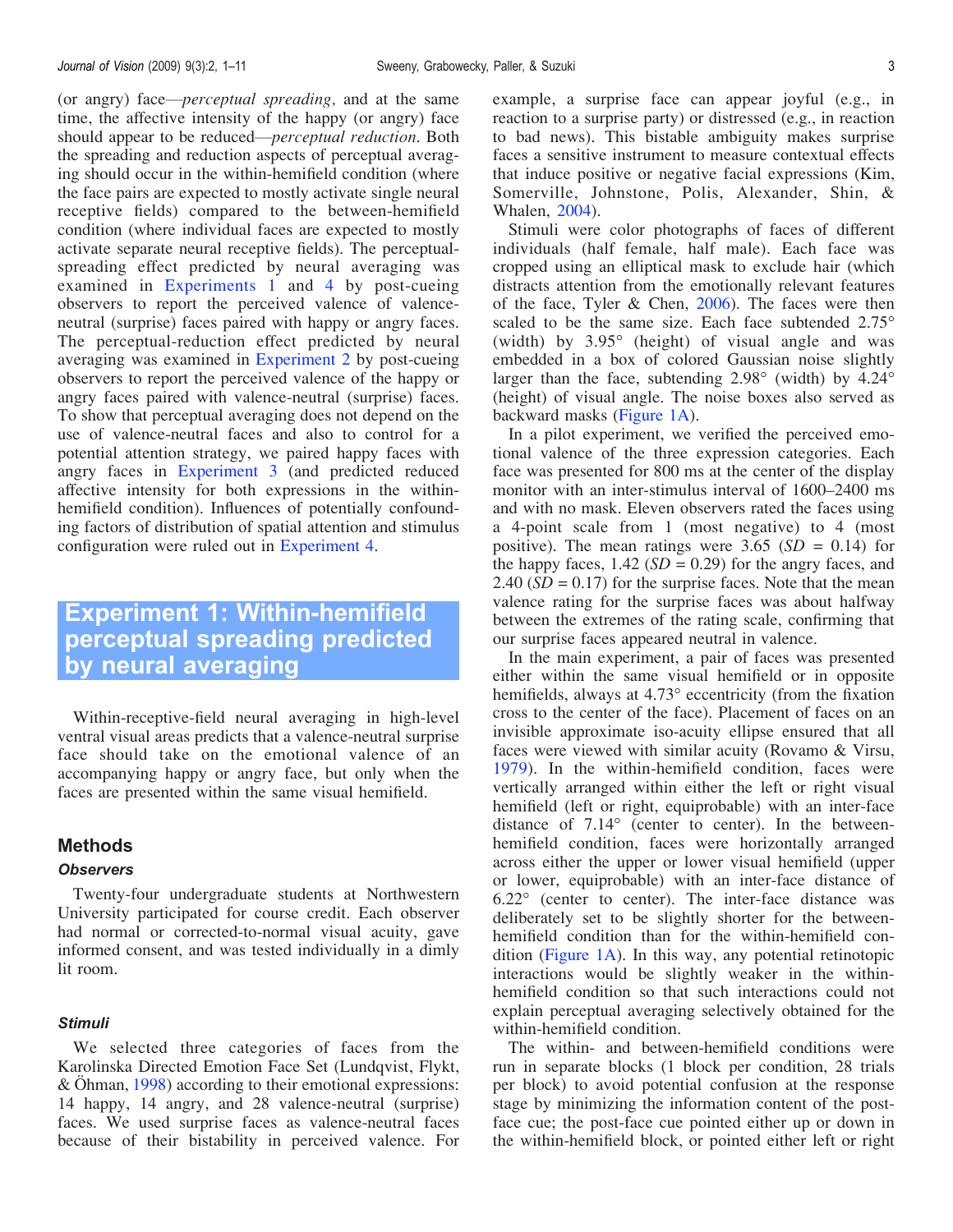in the between-hemifield block. Because the to-be-rated face was presented randomly in the four quadrants in both the within-hemifield and between-hemifield conditions, it is unlikely that the blocking made the pre-trial distribution of attention different for the two conditions (note that we replicated the results without blocking in [Experiment 4\)](#page-6-0). Block order was counterbalanced across observers.

On each trial, a valence-neutral surprise face was paired with either a happy or angry face of the same sex. These face pairings were counterbalanced so that each surprise face was paired with a happy or angry face equally often across observers. Pairings of the faces and the order in which different pairs were presented were kept constant across the two blocks for all observers, so that the withinand between-hemifield conditions could be compared with otherwise identical stimulus conditions. Stimuli were presented on a 19" CRT monitor at a viewing distance of 100 cm.

#### **Procedure**

Each trial began with the presentation of a white fixation cross on a black screen for 500 ms [\(Figure 1A](#page-1-0)). The experimenter strongly encouraged observers to fixate the central cross, emphasizing that looking at any other location on the screen would make the task more difficult (as the to-be-rated face could appear in any of the four quadrants). Note that potentially unstable central fixation would not have produced a confound, and if anything, would have reduced the magnitude of perceptual averaging by obscuring the within- and between-hemifield placements of the face pairs. A face pair (i.e., a valenceneutral surprise face and a happy or angry face) then appeared for 100 ms and was immediately backward masked with Gaussian noise masks lasting 300 ms. This brief stimulus presentation did not allow time for saccades to the face stimuli.

Upon offset of the noise masks, an arrow replaced the fixation cross for 800 ms, post-cueing the valence-neutral surprise face as the face to be rated on its emotional valence. Observers used the following rating scale:

- 1. most negative,
- 2. moderately negative,
- 3. moderately positive, and
- 4. most positive.

<span id="page-3-0"></span>In order to encourage observers to make subtle discriminations, the rating scale did not include a 'neutral' response option. If observers perceived the surprise faces as valence neutral, their responses across trials should have averaged to the midpoint of the scale (or have shown a response bias for positive or negative responses, but such bias should not differ between the within- and between-hemifield conditions). The experimenter instructed observers to respond as quickly as possible

and to rely on their 'gut feeling' if they were unsure. To avoid potential response biases due to spatial placement of response buttons, ratings were spoken and the experimenter recorded the responses while sitting out of sight. Six practice trials preceded each of the two (withinhemifield and between-hemifield) experimental blocks.

The brief stimulus presentation, backward masking, random location of the to-be-rated face, and post-cueing procedure prevented observers from systematically attending to the faces to be rated. This experimental procedure thus met the conditions for neural averaging (i.e., a broad distribution of attention during stimulus presentation).

#### **Results**

Valence-neutral (surprise) faces were rated more positively when accompanied by a happy face than when accompanied by an angry face in the within-hemifield condition,  $t_{23} = 2.836$ ,  $p < 0.01$ , but not in the betweenhemifield condition,  $t_{23} = 0.241$ , *n.s.* ([Figure 2](#page-3-0)). This pattern of results was confirmed by a significant interaction in a repeated-measures ANOVA with the experimental condition (within- vs. between-hemifield) and



Figure 2. Emotion ratings (ranging from most negative, 1, to most positive, 4) for a valence-neutral (surprise) face when an accompanying happy or angry face was presented in the opposite visual hemifield (between-hemifield condition) or in the same visual hemifield (within-hemifield condition). The error bars represent  $\pm 1$  SEM with the baseline individual variability removed (i.e., repeated-measures error bars).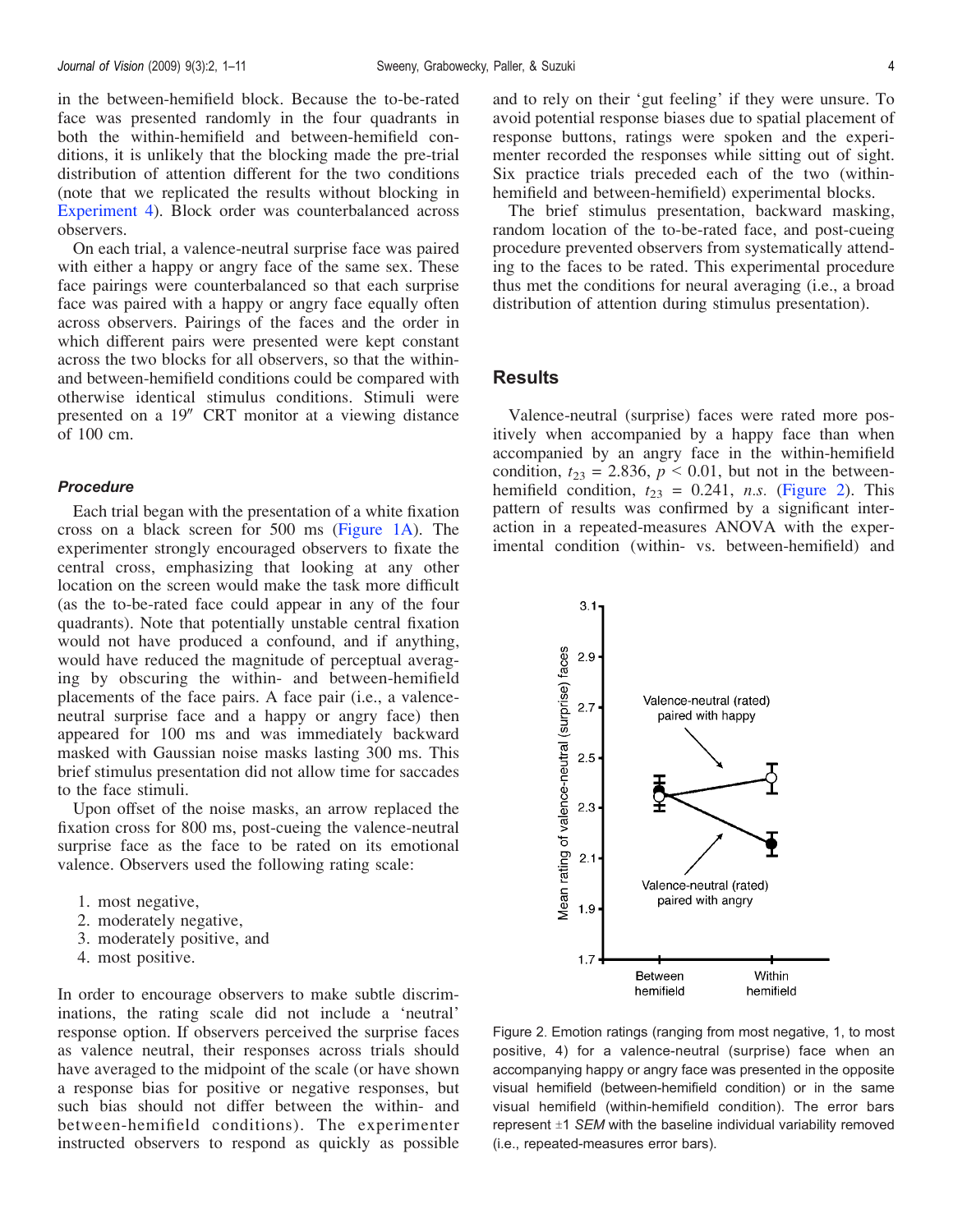valence of the accompanying face (happy vs. angry) as the two factors,  $F_{1,23} = 6.903$ ,  $p < 0.02$ .

The degree of perceptual spreading of emotional valence to surprise faces (measured as changes in valence ratings for surprise faces from the between-hemifield condition to the within-hemifield condition) appears to be larger for angry expressions than for happy expressions in [Figure 2](#page-3-0), but this difference was not significant,  $t_{23} = 1.298$ , n.s. Perceptual spreading was slightly larger for stimuli presented in the right compared to the left visual hemifield (a marginal three-way interaction among the experimental condition [within- vs. between-hemifield], valence of the accompanying face [happy vs. angry], and the visual hemifield [left vs. right] in which the rated valence-neutral faces were presented,  $F_{1,23} = 3.545$ ,  $p \le 0.073$ ).

Overall, the results from [Experiment 1](#page-2-0) demonstrated perceptual averaging in terms of perceptual spreading of a positive (or negative) expression from a happy (or angry) face to a valence-neutral face. Importantly, this perceptual spreading occurred only when the faces were presented within the same visual hemifield, consistent with the prediction based on within-receptive-field neural averaging occurring in high-level ventral visual areas.

## Experiment 2: Within-hemifield perceptual reduction predicted by neural averaging

Within-receptive-field neural averaging in high-level ventral visual areas also makes a complementary prediction that the affective intensity of a happy (or angry) face should be reduced by an accompanying valence-neutral face when faces are presented within the same visual hemifield compared to when faces are presented in opposite hemifields.

#### Methods

#### Observers, Stimuli, and Procedure

A new group of 20 observers was recruited. The design and procedure were identical to [Experiment 1,](#page-2-0) except that the post-face cue on each trial instructed observers to rate the perceived valence of the happy or angry face instead of the valence-neutral face.

#### **Results**

<span id="page-4-0"></span>Happy faces were rated less positively and angry faces less negatively when the accompanying valence-neutral face was presented within the same visual hemifield compared to when the valence-neutral face was presented in the opposite hemifield [\(Figure 3](#page-4-0)). This pattern of results was confirmed by a significant interaction in a repeatedmeasures ANOVA with the experimental condition (within- vs. between-hemifield) and valence of the emotional face (happy vs. angry) as the two factors,  $F_{1,19} =$ 4.558,  $p < 0.05$ .

As with perceptual spreading, the degree of perceptual reduction of affective intensity (how much the positive rating of a happy face or the negative rating of an angry face was reduced in the within-hemifield condition compared to the between-hemifield condition) did not differ significantly between the happy and angry expressions,  $t_{19}$  = 0.457, n.s. Nor did perceptual reduction depend on the visual hemifield in which the to-be-rated face was presented (a non-significant three-way interaction among the experimental condition [within- vs. between-hemifield], valence of the emotional face [happy vs. angry], and the visual hemifield [left vs. right] in which the rated emotional faces were presented,  $F_{1,19} = 0.313$ , n.s.).

Overall, the results from [Experiment 2](#page-4-0) demonstrated perceptual averaging in terms of perceptual reduction of affective intensity of a happy (or angry) face due to simultaneous presentation of a valence-neutral face within the same visual hemifield.



Figure 3. Emotion ratings (ranging from most negative, 1, to most positive, 4) for a happy or angry face when an accompanying valence-neutral face was presented in the opposite visual hemifield (between-hemifield condition) or in the same visual hemifield (within-hemifield condition). The error bars represent  $\pm 1$  SEM with the baseline individual variability removed (i.e., repeated-measures error bars).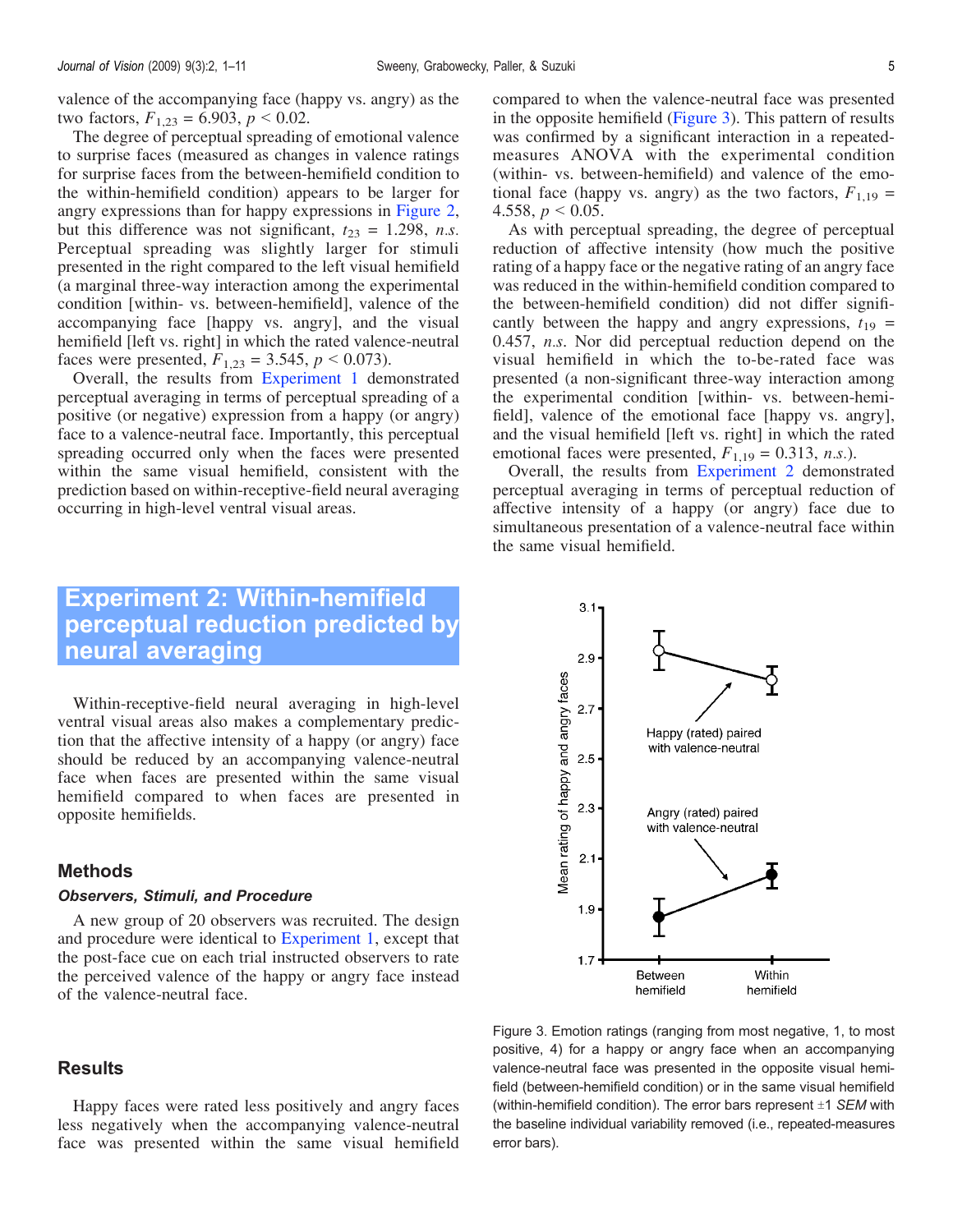Experiment 3: A replication of within-hemifield perceptual reduction without the use of valence-neutral faces and controlling for a potential attention strategy

In [Experiments 1](#page-2-0) and [2,](#page-4-0) an emotionally valenced (happy or angry) face was always paired with a valenceneutral (surprise) face. To show that perceptual averaging is not limited to the use of an affectively ambiguous expression, here we used pairs composed of a happy and an angry face. Neural averaging predicts that the affective intensities of the happy and angry faces should both be reduced in the within-hemifield condition compared to the between-hemifield condition.

This experiment also controlled for a potential attention strategy that observers might have employed in [Experi](#page-2-0)[ments 1](#page-2-0) and [2](#page-4-0). In [Experiment 1](#page-2-0) valence-neutral (surprise) faces were always post-cued and in [Experiment 2](#page-4-0) emotionally valenced faces (happy or angry faces) were always post-cued to be rated on their emotional valence. It is thus possible that within the 100-ms presentation of the faces, observers might have attempted to identify expressions of both faces and shifted attention to the likely target face (i.e., the one with the weaker valence in [Experiment 1](#page-2-0) and the one with the stronger valence in [Experiment 2\)](#page-4-0). We note, however, that it is unlikely that observers would have been able to identify the two expressions, determine to which face to attend, and complete shifting of attention, all within 100 ms. Even if that were possible, shifting of attention to the target face would have only reduced the effect of neural averaging (see the [Introduction](#page-0-0) section), and it is also difficult to argue that the act of shifting attention would have produced the perceptual averaging effects obtained in [Experiments 1](#page-2-0) and [2](#page-4-0). Nevertheless, a demonstration of perceptual averaging in this experiment would alleviate this potential concern. Because each pair included one happy face and one angry face and either expression was post-cued with an equal probability, it would have been impossible for observers to use any strategy to shift attention to the to-be-rated face in this experiment.

#### Methods

#### Observers, Stimuli, and Procedure

<span id="page-5-0"></span>A new group of 26 observers was recruited. The design and procedure were identical to those in [Experiments 1](#page-2-0) and [2](#page-4-0), except that the valence-neutral (surprise) faces were replaced by happy and angry faces, so that each face pair included a happy face and an angry face of the same gender. As in [Experiments 1](#page-2-0) and [2,](#page-4-0) each face pair was

presented twice in both the within- and between-hemifield conditions, so that in each condition observers were postcued to rate both faces from each pair across trials.

#### Results

Happy faces were rated less positively and angry faces less negatively when the accompanying face of opposite emotional valence was presented within the same visual hemifield compared to when the accompanying face was presented in the opposite hemifield ([Figure 4\)](#page-5-0). This pattern of results was confirmed by a significant interaction in a repeated-measures ANOVA with the experimental condition (within- vs. between-hemifield) and valence of the rated face (angry vs. happy) as the two factors,  $F_{1,25} = 4.827$ ,  $p < 0.05$ .

As with [Experiment 2,](#page-4-0) the degree of perceptual reduction of affective intensity (in the within-hemifield condition compared to the between-hemifield condition) did not differ significantly between the happy and angry expressions,  $t_{25} = 1.704$ , *n.s.* Perceptual reduction, however, was slightly larger for stimuli presented in the left



Figure 4. Emotion ratings (ranging from most negative, 1, to most positive, 4) for a happy or angry face when an accompanying face of opposite valence was presented in the opposite visual hemifield (between-hemifield condition) or in the same visual hemifield (within-hemifield condition). The error bars represent  $\pm 1$  SEM with the baseline individual variability removed (i.e., repeated-measures error bars).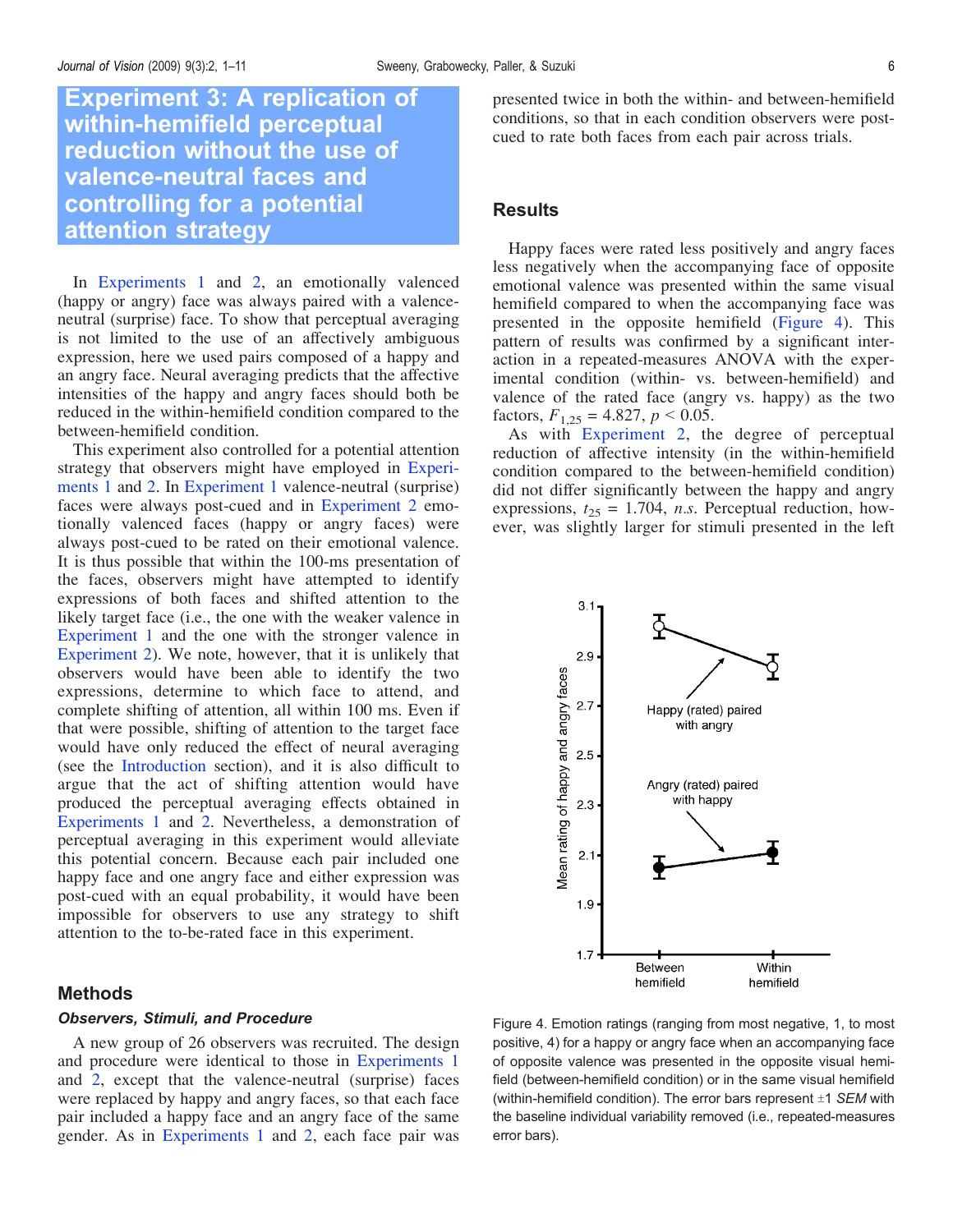compared to the right visual hemifield (a marginal threeway interaction among the experimental condition [within- vs. between-hemifield], valence of the rated [happy vs. angry] face, and the visual hemifield [left vs. right] in which the rated faces were presented,  $F_{1,25}$  = 3.291,  $p < 0.09$ ).

Overall, the results from [Experiment 3](#page-4-0) replicated the perceptual-reduction aspect of within-hemifield averaging in that the affective intensity of a happy (or angry) face was reduced when an accompanying face of opposite valence was simultaneously presented within the same visual hemifield compared to when it was presented in the opposite hemifield. Thus, the phenomenon of withinhemifield perceptual averaging of facial expressions is not limited to the use of valence-neutral (surprise) faces. Furthermore, because it was impossible for observers to determine the to-be-rated face prior to presentation of the post-face cue, any attention strategy other than spreading attention across the display prior to presentation of a face pair and attending to both faces would have been ineffective. This suggests that the perceptual-averaging effects obtained in [Experiments 1](#page-2-0) and [2](#page-4-0) are unlikely to be an artifact of an attention strategy.

Experiment 4: A replication of within-hemifield perceptual spreading, with the between- and within-hemifield conditions intermixed and face alignment jittered

We have demonstrated within-hemifield perceptual averaging consistent with within-hemifield neural averaging by high-level ventral visual neurons, in terms of perceptual spreading (a happy or angry expression of a face spreading to a paired valence-neutral [surprise] face; [Experiment 1](#page-2-0)) and perceptual reduction (the affective intensity of a happy or angry face being reduced by an accompanying valence-neutral face, [Experiment 2,](#page-4-0) or by an accompanying face of opposite valence, [Experiment 3\)](#page-4-0). In this experiment we attempted to replicate the perceptual-spreading result while controlling for two factors that could have potentially confounded our results in [Experi](#page-2-0)[ments 1](#page-2-0)–[3](#page-4-0).

<span id="page-6-0"></span>First, the within-hemifield and between-hemifield conditions were blocked in [Experiments 1](#page-2-0)–[3](#page-4-0). Consequently, the face pairs were always vertically arranged in the within-hemifield block and horizontally arranged in the between-hemifield block. We blocked these conditions to simplify the post-cue (always pointing up or down in the within-hemifield block, and pointing left or right in the between-hemifield block). Although the post-cued faces were unpredictably presented across the four quadrants, the blocking allowed observers to anticipate either the vertical or horizontal arrangement, and our results might potentially depend on such anticipation generating different spatial attention distributions in the two conditions. In this experiment, we randomly intermixed the within- and between-hemifield presentations of face pairs, so that the arrangement of the face pair as well as the location of the to-be-rated face were unpredictable on a trial-to-trial basis. This ensured that spatial attention was similarly and evenly distributed in the two conditions.

Second, the faces within each pair were always perfectly aligned in [Experiments 1](#page-2-0)–[3](#page-4-0) ([Figure 1A](#page-1-0)). Because the faces were horizontally aligned in the between-hemifield condition and vertically aligned in the within-hemifield condition, it is possible that perceptual averaging might depend on vertical alignment of facial features (eyes, nose, mouth, etc.) rather than on withinhemifield presentations of faces. To evaluate this potential confound, we randomly jittered the X and Y coordinates of each face so that the faces were always misaligned in an unpredictable manner. If the within-hemifield perceptualspreading effect obtained in [Experiment 1](#page-2-0) depended on vertical alignments of facial features, perceptual spreading should be eliminated (or substantially reduced) in this experiment. In contrast, if the effect was due to withinhemifield neural averaging, it should be unaffected by misalignment of faces.

#### Methods

#### Observers, Stimuli, and Procedure

A new group of 22 observers was recruited. The design and procedure were identical to those in [Experiment 1](#page-2-0), except that (1) within- and between-hemifield trials were randomly intermixed and run in a single block, and (2) the location of each face on each trial was randomly jittered both vertically and horizontally around the locations used in [Experiment 1](#page-2-0) by an amount randomly sampled from a uniform distribution between  $\pm 0.52$ ° (jitter amounts were independently sampled for  $X$  and  $Y$  coordinates). The maximum displacement for a vertical pair, for example, resulted in an eye of one face being aligned with the nose of the other face, thus substantially disrupting vertical alignments of facial features.

#### **Results**

Valence-neutral (surprise) faces were rated more positively when accompanied by a happy face than when accompanied by an angry face in the within-hemifield condition,  $t_{21} = 2.152$ ,  $p < 0.05$ , but not in the betweenhemifield condition,  $t_{21} = 0.842$ , *n.s.* ([Figure 5](#page-7-0)). This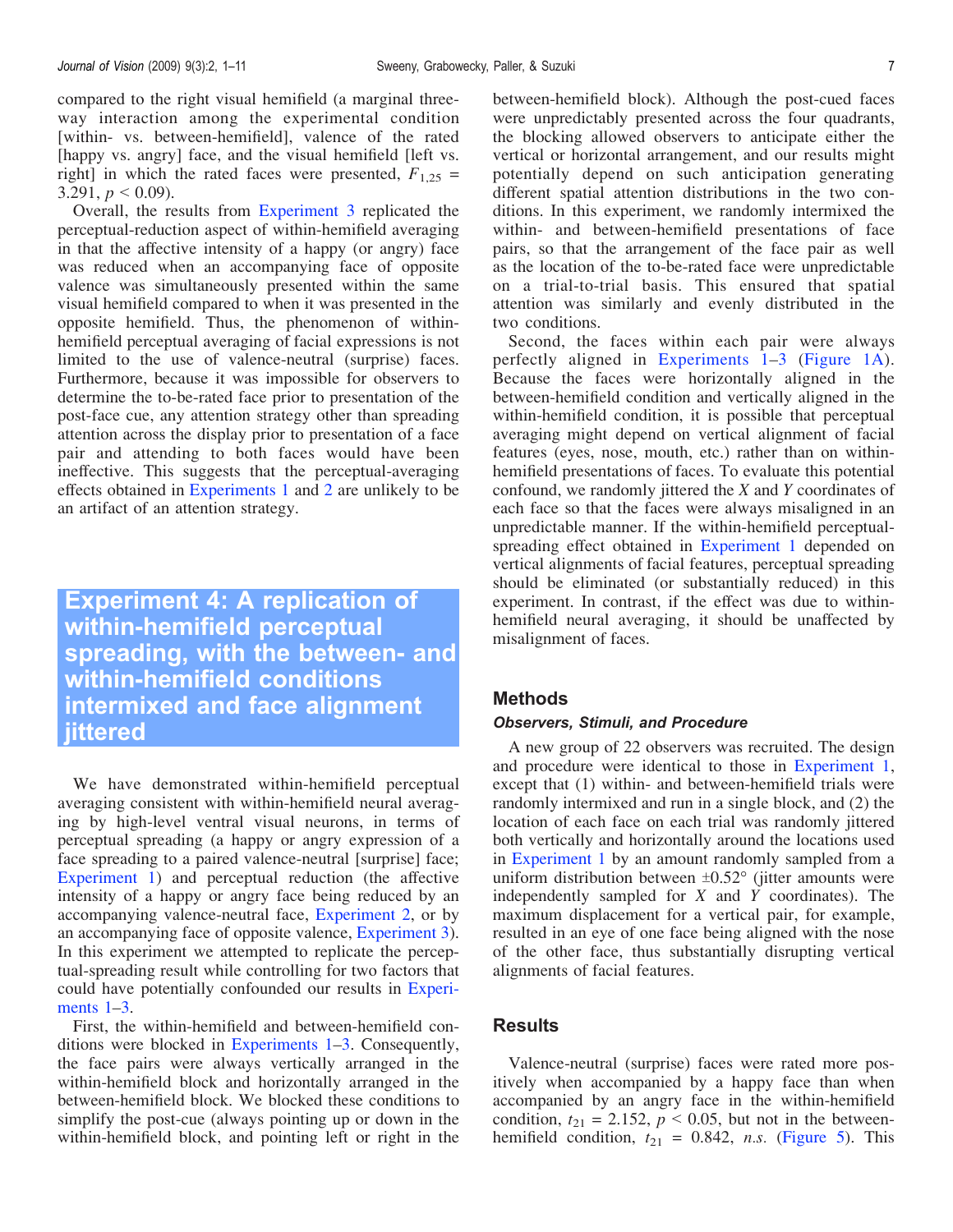

Figure 5. Emotion ratings (ranging from most negative, 1, to most positive, 4) for a valence-neutral (surprise) face when an accompanying happy or angry face was presented in the opposite visual hemifield (between-hemifield condition) or in the same visual hemifield (within-hemifield condition). The error bars represent  $\pm 1$  SEM with the baseline individual variability removed (i.e., repeated-measures error bars). Unlike in [Experiment 1](#page-2-0), the between- and within-hemifield conditions were randomly intermixed rather than blocked, and the face locations were randomly jittered rather than aligned.

pattern of results was confirmed by a significant interaction in a repeated-measures ANOVA with the experimental condition (within- vs. between-hemifield) and valence of the accompanying face (happy vs. angry) as the two factors,  $F_{1,21} = 6.745$ ,  $p < 0.05$ .

<span id="page-7-0"></span>As with [Experiment 1,](#page-2-0) the degree of perceptual spreading of emotional valence to surprise faces (in the withinhemifield condition compared to the between-hemifield condition) did not differ significantly between the happy and angry expressions  $t_{21} = 0.776$ , *n.s.* Perceptual spreading was larger for stimuli presented in the right compared to the left visual hemifield (a significant three-way interaction among the experimental condition [withinvs. between-hemifield], valence of the accompanying face [happy vs. angry], and the visual hemifield [left vs. right] in which the rated valence-neutral faces were presented,  $F_{1,21} = 8.333, p \le 0.01$ . We note that there was little consistency across the four experiments in terms of the degree of perceptual spreading or reduction as a function of the valence (positive or negative) of the rated or accompanying faces. Nor was there a reliable across-experiment

consistency in terms of a right or left hemifield advantage for perceptual spreading or reduction (except that the righthemifield advantage for perceptual spreading was marginal in [Experiment 1](#page-2-0) and significant in [Experiment 4](#page-6-0)). Our results are thus inconclusive regarding these secondary effects.

Overall, the results from [Experiment 4](#page-6-0) replicated the perceptual-spreading aspect of within-hemifield averaging demonstrated in [Experiment 1](#page-2-0). The fact that we replicated perceptual spreading while randomly intermixing the within- and between-hemifield conditions suggests that our results from Experiments  $1-3$  $1-3$  (in which these conditions were blocked) are unlikely to be attributable to different distributions of spatial attention that could have been employed in the within- and between-hemifield conditions. Furthermore, the successful replication while faces were randomly misaligned suggests that the withinhemifield averaging effects we obtained in [Experiments 1](#page-2-0)[–3](#page-4-0) are unlikely to be attributable to vertical alignments of facial features.

### **Discussion**

We demonstrated perceptual averaging of emotional valence using pairs of faces that were simultaneously and briefly presented, without allowing sufficient time for observers to systematically focus attention on a single face (a condition necessary to induce neural averaging in highlevel ventral visual areas). Specifically, we demonstrated two complementary manifestations of perceptual averaging, (1) perceptual spreading in which the valence-neutral (surprise) face appeared to take on the emotional valence of the accompanying happy or angry face, and (2) perceptual reduction in which the happy face appeared less happy and the angry face appeared less angry due to the accompanying valence-neutral or opposite-valence face. Perceptual spreading and reduction together indicate that perception of both valence-neutral and emotional faces moved toward the average expression for each pair.

Crucially, this perceptual averaging occurred only when the two faces were presented within the same visual hemifield. Furthermore, averaging occurred when the two faces were not in close proximity but were separated by a distance of  $7^{\circ}$  visual angle, indicating a long-range interaction within each visual hemifield. These results are consistent with prior evidence of neural averaging in high-level ventral visual processing. High-level ventral visual neurons that encode complex visual features such as facial expressions have large, primarily contralateral receptive fields. When these neurons are activated by multiple stimuli in the absence of attention focused on one stimulus, their firing rates reflect the average of those in response to the individual stimuli (e.g., Chelazzi et al., [1998;](#page-9-0) Kastner et al., [2001;](#page-9-0) Miller et al., [1993](#page-9-0); Sato, [1989;](#page-9-0)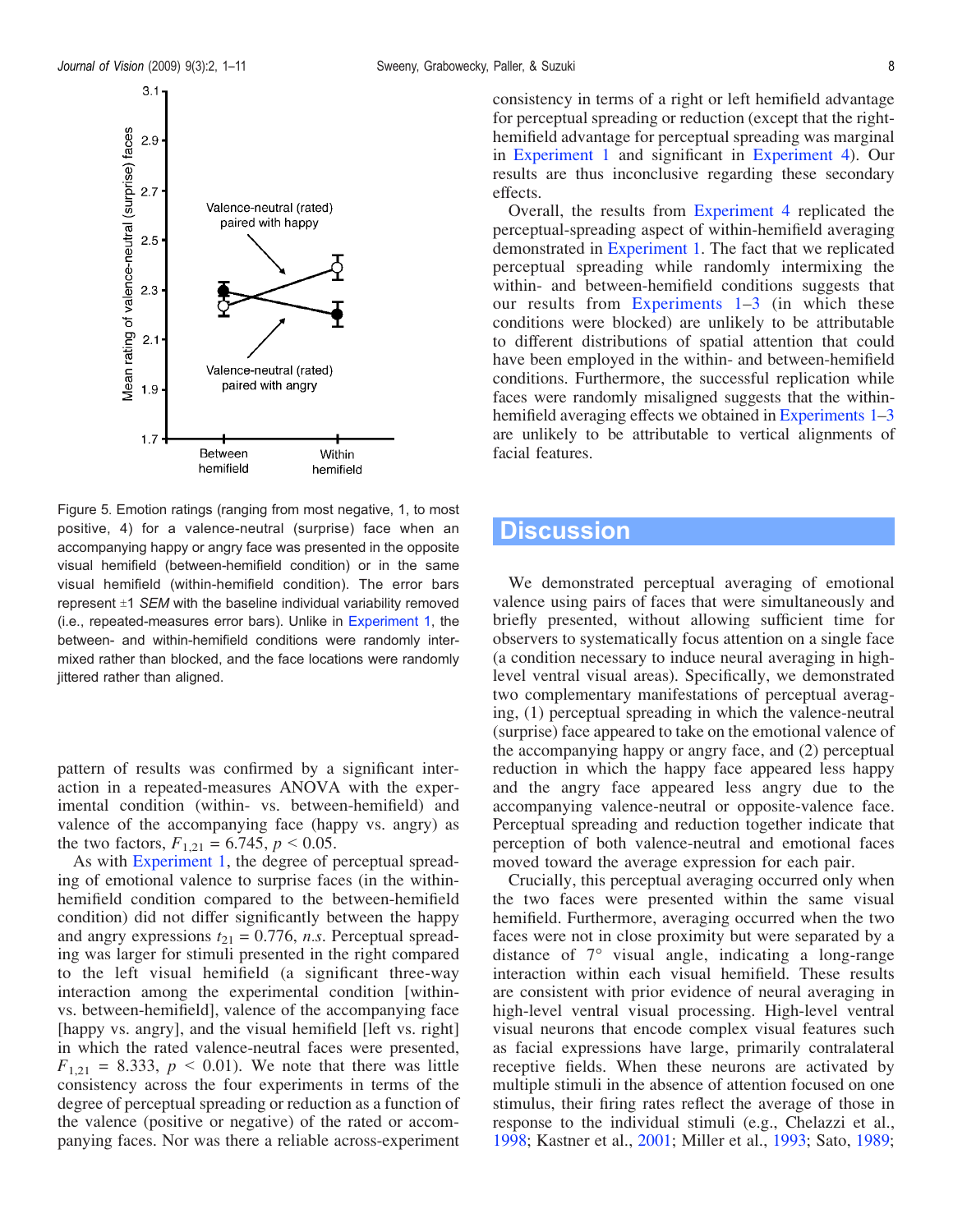Zoccolan et al., [2005](#page-10-0)). Our finding of within-hemifield perceptual averaging of facial expressions can thus be explained on the basis of within-receptive-field averaging by high-level ventral visual neurons whose receptive fields are large and primarily contralateral.

Nevertheless, one might argue for an alternative explanation based on differential attention resources between and within hemifields. For example, there is evidence suggesting that each cerebral hemisphere has a relatively independent resource for visual spatial attention and short-term memory, especially for split-brain individuals but also for normal individuals to various degrees depending on the behavioral task (e.g., Alvarez & Cavanagh, [2005](#page-9-0); Delvenne, [2005;](#page-9-0) Duncan, Bundesen, Olson, Humphreys, Chavda, & Shibuya, [1999;](#page-9-0) Luck, Hillyard, Mangun, & Gazzaniga, [1989](#page-9-0)). It is thus possible that in the within-hemifield condition, the two faces might have competed for a more limited attention resource within one cerebral hemisphere, whereas in the between-hemifield condition each face might have been processed by a relatively separate attention resource in the contralateral cerebral hemisphere. Although our results do not definitively reject this attention-resource hypothesis, we favor the neural-averaging hypothesis because it naturally predicts the phenomenon of perceptual averaging, whereas the attention-resource hypothesis must postulate an additional mechanism whereby competition for a limited attention resource results in perceptual averaging (rather than, for example, perceptual degradation).

Other alternative explanations of our results based on post-perceptual processing, attentional strategies, and spatial interactions are unlikely. Our results cannot be explained in terms of post-perceptual effects such as arousal, emotional biasing, and/or semantic interactions because these effects should have been operative to a similar extent in both the within-hemifield and betweenhemifield conditions.

Nor can the results be explained in terms of a top-down attention strategy. Observers could not have adjusted their spatial distribution of attention prior to stimulus presentation because the to-be-rated (i.e., post-cued) face was always unpredictably presented in any of the four quadrants on each trial. Especially in [Experiment 4](#page-6-0) where the within- and between-hemifield conditions were randomly intermixed, observers could not have anticipated the spatial configuration (vertical or horizontal) of each face pair. Thus, neither pre-stimulus distribution of spatial attention nor anticipation of spatial configuration could account for our perceptual-averaging results. It is also unlikely that observers adopted a post-stimulus attention strategy. Each face pair was only briefly presented (100 ms and backward masked) at an unpredictable location; it is thus unlikely that observers had sufficient time to identify the expressions of the two peripherally flashed faces and to complete shifting of attention to the type of face that would

be post-cued. Even if observers were able to do this to a limited degree in [Experiments 1](#page-2-0), [2](#page-4-0), and [4](#page-6-0), focusing attention on the to-be-rated face would only have reduced the effect of neural averaging (e.g., Chelazzi et al., [1998\)](#page-9-0), and it is unclear how an act of shifting attention itself would have caused perceptual averaging. Furthermore, in [Experiment 3](#page-4-0), the to-be-rated face was completely unpredictable until the post-cue on each trial, but we still obtained evidence of perceptual averaging. Thus, neither pre-stimulus distribution of spatial attention nor poststimulus shifting of attention could account for our perceptual-averaging effects.

The results are also unlikely to be attributable to retinotopic or spatial interactions. For example, the interface distance was slightly shorter in the between-hemifield condition than in the within-hemifield condition, but we obtained evidence of perceptual averaging only in the within-hemifield condition. Furthermore, perceptual spreading occurred whether the face locations were aligned ([Experiment 1\)](#page-2-0) or randomly jittered [\(Experi](#page-6-0)[ment 4](#page-6-0)), indicating that perceptual averaging is mediated by mechanisms that are relatively insensitive to random shifts in location. This is consistent with our hypothesis that within-hemifield perceptual averaging reflects withinreceptive-field averaging by high-level ventral visual neurons whose responses are primarily confined to the contralateral visual hemifield but are otherwise largely insensitive to small changes in stimulus locations.

Because neural averaging occurs throughout the ventral visual pathway whenever multiple stimuli fall within a single receptive field and no particular stimulus is selectively attended (e.g., Chelazzi et al., [1998](#page-9-0); Kastner et al., [2001;](#page-9-0) Miller et al., [1993](#page-9-0); Reynolds, Chelazzi, & Desimone, [1999;](#page-9-0) Sato, [1989;](#page-9-0) Zoccolan et al., [2005](#page-10-0)), it is plausible that perceptual averaging is a ubiquitous phenomenon affecting perception of simple as well as complex visual features. In fact, Parkes, Lund, Angelucci, Solomon, and Morgan ([2001](#page-9-0)) demonstrated short-range  $(0.47°)$  visual angle) perceptual averaging of local orientation consistent with small receptive fields in low-level visual areas. Because neural receptive fields become larger in higher level ventral visual areas that tend to process more complex visual features (see Suzuki, [2005](#page-10-0) and Tanaka, [1996](#page-10-0) for reviews), the spatial extent of perceptual averaging is likely to be larger for more complex features (at least  $7^{\circ}$  for facial expressions based on our current results) than for simpler features. Furthermore, neural tunings for complex features in high-level ventral visual neurons tend to develop in response to behavioral demands (e.g., Kobatake, Wang, & Tanaka, [1998](#page-9-0); Logothetis, Pauls, & Poggio, [1995;](#page-9-0) Sigala & Logothetis, [2002;](#page-10-0) Young & Yamane, [1992](#page-10-0)). Thus, longrange averaging of complex features in fleeting glances might be advantageous by allowing people to rapidly perceive the gist of behaviorally relevant information, prior to localizing individual objects.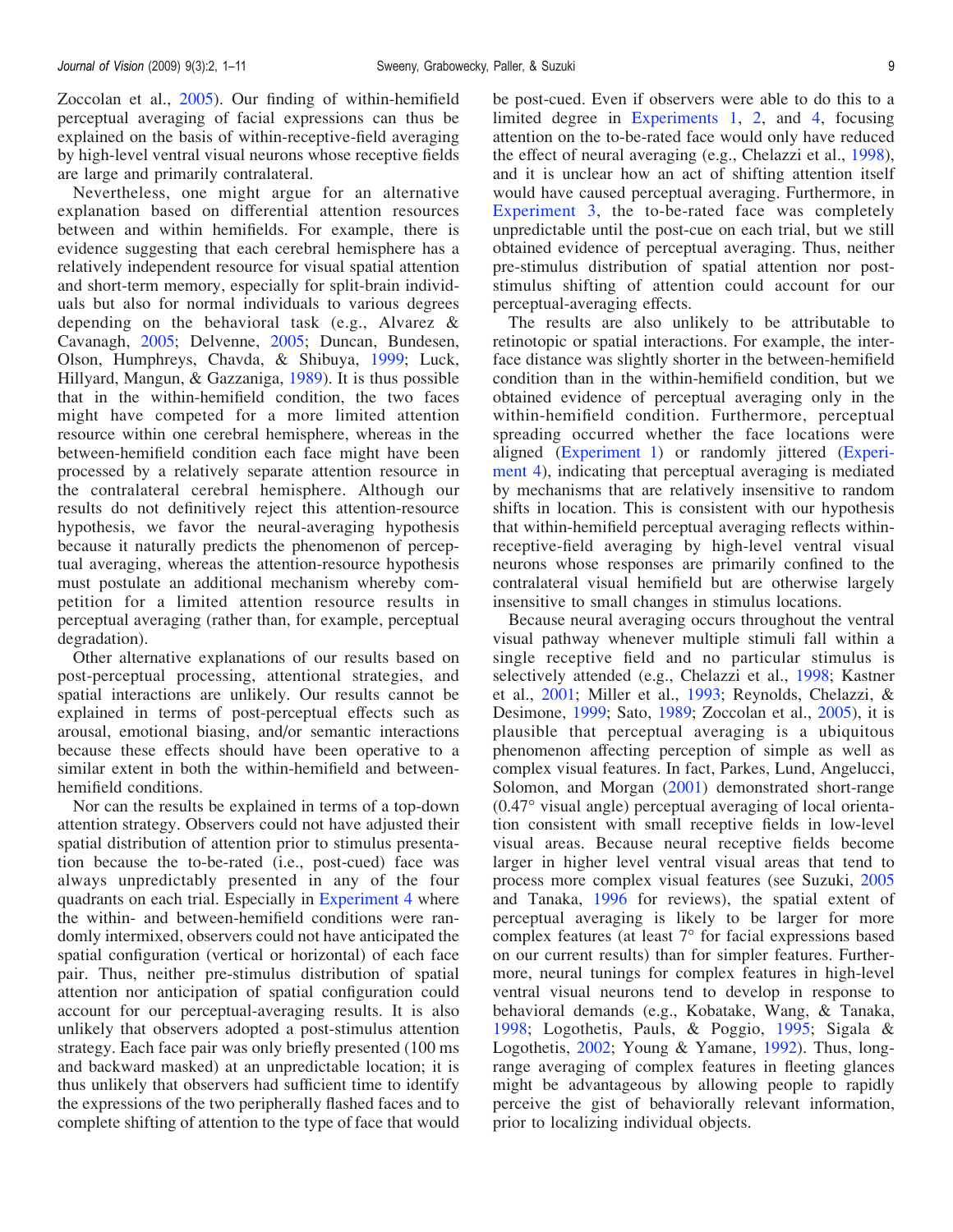## Acknowledgments

This research was supported by the National Institutes of Health Grant R01 EY018197 and the National Science Foundation Grants BCS0518800 and 0643191.

Commercial relationships: none.

Corresponding author: Satoru Suzuki.

Email: satoru@northwestern.edu.

Address: Department of Psychology, Northwestern University, 2029 Sheridan Rd., Evanston, IL 60208, USA.

### References

- Alvarez, G. A., & Cavanagh, P. (2005). Independent resources for attentional tracking in the left and right visual hemifields. Psychological Science, 16, 637–643. [\[PubMed\]](http://www.ncbi.nlm.nih.gov/pubmed/16102067?ordinalpos=3&itool=EntrezSystem2.PEntrez.Pubmed.Pubmed_ResultsPanel.Pubmed_DefaultReportPanel.Pubmed_RVDocSum)
- Boussaoud, D., Desimone, R., & Ungerleider, L. G. (1991). Visual topography of area TEO in the macaque. Journal of Comparative Neurology, 306, 554–575. [\[PubMed](http://www.ncbi.nlm.nih.gov/pubmed/1712794?ordinalpos=3&itool=EntrezSystem2.PEntrez.Pubmed.Pubmed_ResultsPanel.Pubmed_DefaultReportPanel.Pubmed_RVDocSum)]
- Chelazzi, L., Duncan, J., Miller, E. K., & Desimone, R. (1998). Responses of neurons in inferior temporal cortex during memory-guided visual search. Journal of Neurophysiology, 80, 2918-2940. [\[PubMed\]](http://www.ncbi.nlm.nih.gov/pubmed/9862896?ordinalpos=2&itool=EntrezSystem2.PEntrez.Pubmed.Pubmed_ResultsPanel.Pubmed_DefaultReportPanel.Pubmed_RVDocSum) [\[Article\]](http://jn.physiology.org/cgi/content/full/80/6/2918)
- Delvenne, J. F. (2005). The capacity of visual short-term memory within and between hemifields. *Cognition*, 96, B79–B88. [\[PubMed](http://www.ncbi.nlm.nih.gov/pubmed/15996557?ordinalpos=3&itool=EntrezSystem2.PEntrez.Pubmed.Pubmed_ResultsPanel.Pubmed_DefaultReportPanel.Pubmed_RVDocSum)]
- Desimone, R., & Gross, C. G. (1979). Visual areas in the temporal cortex of the macaque. Brain Research, 178, 363–380. [\[PubMed](http://www.ncbi.nlm.nih.gov/pubmed/116712?ordinalpos=104&itool=EntrezSystem2.PEntrez.Pubmed.Pubmed_ResultsPanel.Pubmed_DefaultReportPanel.Pubmed_RVDocSum)]
- DiCarlo, J. J., & Maunsell, J. H. (2003). Anterior inferotemporal neurons of monkeys engaged in object recognition can be highly sensitive to object retinal position. Journal of Neurophysiology, 89, 3265–3278. [\[PubMed](http://www.ncbi.nlm.nih.gov/pubmed/12783959?ordinalpos=17&itool=EntrezSystem2.PEntrez.Pubmed.Pubmed_ResultsPanel.Pubmed_DefaultReportPanel.Pubmed_RVDocSum)] [\[Article\]](http://jn.physiology.org/cgi/content/full/89/6/3264)
- Duncan, J., Bundesen, C., Olson, A., Humphreys, G., Chavda, S., & Shibuya, H. (1999). Systematic analysis of deficits in visual attention. Journal of Experimental Psychology: General, 128, 450–478. [\[PubMed](http://www.ncbi.nlm.nih.gov/pubmed/10650583?ordinalpos=25&itool=EntrezSystem2.PEntrez.Pubmed.Pubmed_ResultsPanel.Pubmed_DefaultReportPanel.Pubmed_RVDocSum)]
- Hasselmo, M. E., Rolls, E. T., & Baylis, G. C. (1989). The role of expression and identity in the faceselective responses of neurons in the temporal visual cortex of the monkey. Behavioral Brain Research, 32, 203–218. [\[PubMed](http://www.ncbi.nlm.nih.gov/pubmed/2713076?ordinalpos=2&itool=EntrezSystem2.PEntrez.Pubmed.Pubmed_ResultsPanel.Pubmed_DefaultReportPanel.Pubmed_RVDocSum)]
- <span id="page-9-0"></span>Kastner, S., De Weerd, P., Pinsk, M. A., Elizondo, M. I., Desimone, R., & Ungerleider, L. G. (2001). Modulation of sensory suppression: Implications for receptive field sizes in the human visual cortex. Journal of Neurophysiology, 86, 1398–1411. [\[PubMed](http://www.ncbi.nlm.nih.gov/pubmed/11535686?ordinalpos=12&itool=EntrezSystem2.PEntrez.Pubmed.Pubmed_ResultsPanel.Pubmed_DefaultReportPanel.Pubmed_RVDocSum)] [\[Article\]](http://jn.physiology.org/cgi/content/full/86/3/1398)
- Kim, H., Somerville, L. H., Johnstone, T., Polis, S., Alexander, A. L., Shin, L. M., & Whalen, P. J. (2004). Contextual modulation of amygdala responsivity to surprised faces. Journal of Cognitive Neuro-science, 16, 1730-1745. [[PubMed\]](http://www.ncbi.nlm.nih.gov/pubmed/15701225?ordinalpos=21&itool=EntrezSystem2.PEntrez.Pubmed.Pubmed_ResultsPanel.Pubmed_DefaultReportPanel.Pubmed_RVDocSum)
- Kobatake, E., Wang, G., & Tanaka, K. (1998). Effects of shape-discrimination training on the sensitivity of inferotemporal cells in adult monkeys. Journal of Neurophysiology, 80, 324–330. [\[PubMed](http://www.ncbi.nlm.nih.gov/pubmed/9658053?ordinalpos=36&itool=EntrezSystem2.PEntrez.Pubmed.Pubmed_ResultsPanel.Pubmed_DefaultReportPanel.Pubmed_RVDocSum)] [\[Article\]](http://jn.physiology.org/cgi/content/full/80/1/324)
- Logothetis, N. K., Pauls, J., & Poggio, T. (1995). Shape representation in the inferior temporal cortex of monkeys. Current Biology, 5, 552-563. [\[PubMed](http://www.ncbi.nlm.nih.gov/pubmed/7583105?ordinalpos=24&itool=EntrezSystem2.PEntrez.Pubmed.Pubmed_ResultsPanel.Pubmed_DefaultReportPanel.Pubmed_RVDocSum)] [\[Article\]](http://www.sciencedirect.com/science?_ob=ArticleURL&_udi=B6VRT-4D5X17P-1M&_user=10&_rdoc=1&_fmt=&_orig=search&_sort=d&view=c&_acct=C000050221&_version=1&_urlVersion=0&_userid=10&md5=05b64ca6cd1a7e9fb15f06515b487e0f)
- Luck, S. J., Hillyard, S. A., Mangun, G. R., & Gazzaniga, M. S. (1989). Independent hemispheric attentional systems mediate visual search in split-brain patients. Nature, 342, 543–545. [\[PubMed](http://www.ncbi.nlm.nih.gov/pubmed/2586625?ordinalpos=2&itool=EntrezSystem2.PEntrez.Pubmed.Pubmed_ResultsPanel.Pubmed_DefaultReportPanel.Pubmed_RVDocSum)]
- Lundqvist, D., Flykt, A., & Öhman, A.  $(1998)$ . The Karolinska directed emotional faces. Stockholm: Psychology Section, Department of Clinical Neuroscience, Karolinska Institute.
- Miller, E. K., Gochin, P. M., & Gross, C. G. (1993). Suppression of visual responses of neurons in inferior temporal cortex of the awake macaque by addition of a second stimulus. Brain Research, 616, 25–29. [\[PubMed](http://www.ncbi.nlm.nih.gov/pubmed/8358617?ordinalpos=4&itool=EntrezSystem2.PEntrez.Pubmed.Pubmed_ResultsPanel.Pubmed_DefaultReportPanel.Pubmed_RVDocSum)]
- Niemeier, M., Goltz, H. C., Kuchinad, A., Tweed, D. B., & Vilis, T. (2005). A contralateral preference in the lateral occipital area: Sensory and attentional mech-anisms. Cerebral Cortex, 15, 325-331. [\[PubMed](http://www.ncbi.nlm.nih.gov/pubmed/15269109?ordinalpos=8&itool=EntrezSystem2.PEntrez.Pubmed.Pubmed_ResultsPanel.Pubmed_DefaultReportPanel.Pubmed_RVDocSum)] [\[Article\]](http://cercor.oxfordjournals.org/cgi/content/full/15/3/325)
- Op De Beeck, H., & Vogels, R. (2000). Spatial sensitivity of macaque inferior temporal neurons. Journal of Comparative Neurology, 426, 505–518. [\[PubMed](http://www.ncbi.nlm.nih.gov/pubmed/11027395?ordinalpos=2&itool=EntrezSystem2.PEntrez.Pubmed.Pubmed_ResultsPanel.Pubmed_DefaultReportPanel.Pubmed_RVDocSum)]
- Parkes, L., Lund, J., Angelucci, A., Solomon, J. A., & Morgan, M. (2001). Compulsory averaging of crowded orientation signals in human vision. Nature Neuroscience, 4, 739–744. [[PubMed\]](http://www.ncbi.nlm.nih.gov/pubmed/11426231?ordinalpos=2&itool=EntrezSystem2.PEntrez.Pubmed.Pubmed_ResultsPanel.Pubmed_DefaultReportPanel.Pubmed_RVDocSum)
- Reynolds, J. H., Chelazzi, L., & Desimone, R. (1999). Competitive mechanisms subserve attention in macaque areas V2 and V4. Journal of Neuroscience, 19, 1736–1753. [[PubMed\]](http://www.ncbi.nlm.nih.gov/pubmed/10024360?ordinalpos=18&itool=EntrezSystem2.PEntrez.Pubmed.Pubmed_ResultsPanel.Pubmed_DefaultReportPanel.Pubmed_RVDocSum) [[Article](http://www.jneurosci.org/cgi/content/full/19/5/1736)]
- Rolls, E. T., & Tovee, M. J. (1995). The responses of single neurons in the temporal visual cortical areas of the macaque when more than one stimulus is present in the receptive field. Experimental Brain Research, 103, 409–420. [[PubMed\]](http://www.ncbi.nlm.nih.gov/pubmed/7789447?ordinalpos=43&itool=EntrezSystem2.PEntrez.Pubmed.Pubmed_ResultsPanel.Pubmed_DefaultReportPanel.Pubmed_RVDocSum)
- Rovamo, J., & Virsu, V. (1979). An estimation and application of the human cortical magnification factor. Experimental Brain Research, 37, 495–510. [\[PubMed](http://www.ncbi.nlm.nih.gov/pubmed/520439?ordinalpos=70&itool=EntrezSystem2.PEntrez.Pubmed.Pubmed_ResultsPanel.Pubmed_DefaultReportPanel.Pubmed_RVDocSum)]
- Sato, T. (1989). Interactions of visual stimuli in the receptive fields of inferior temporal neurons in awake